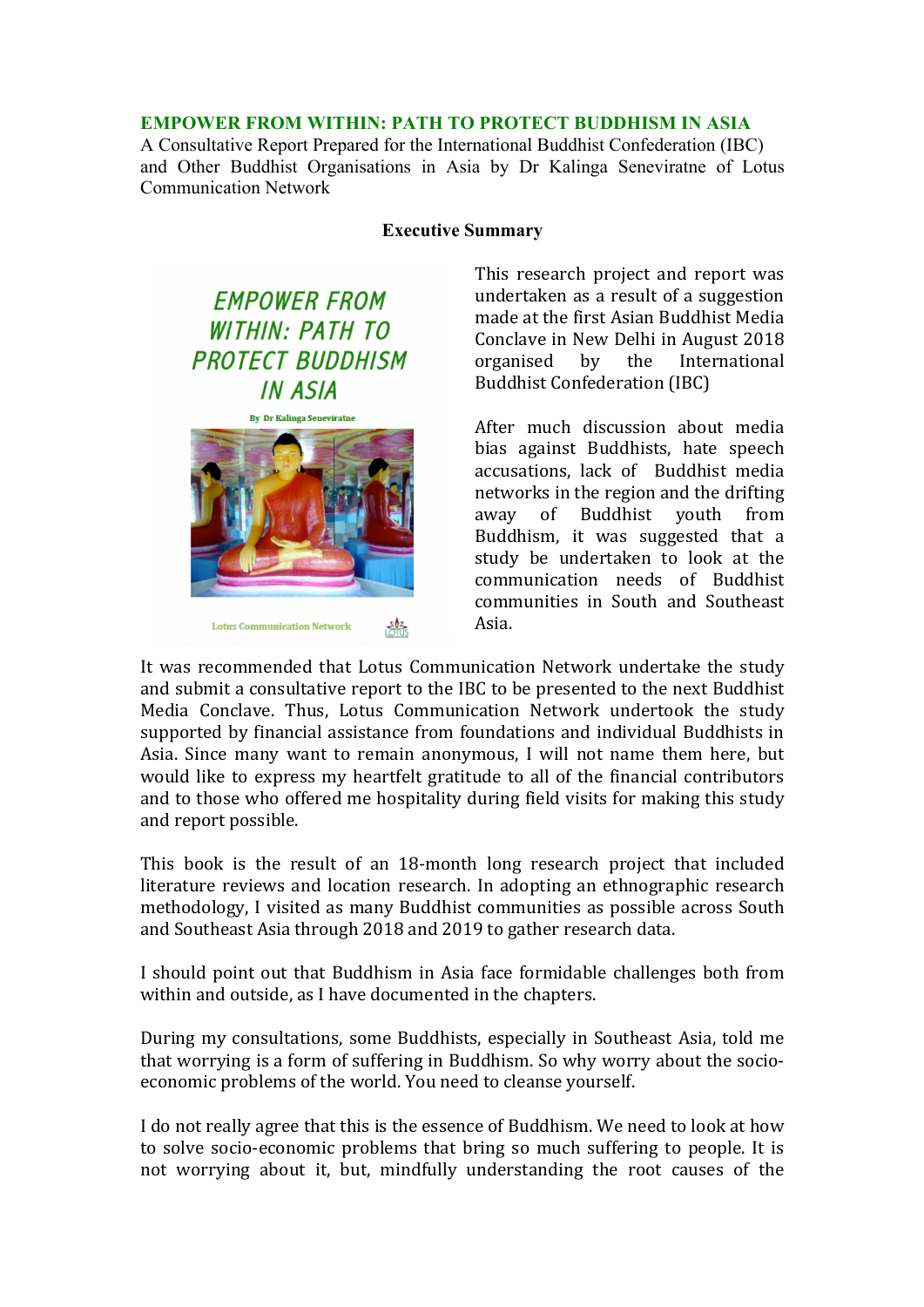problem and doing something to empower the people to solve their own problems, using Buddhist philosophy for guidance - it is Engage Buddhism.

We need to address the problem and work out the path to help solve it. That is the path I took in doing the study and writing the report. That is why I titled it "Empower from Within: To Protect Buddhism in Asia".

Between June 2018 and December 2019 I visited as many Buddhist communities as I can in South and Southeast Asia. Some of the places, like Bhutan, I have visited earlier. 

I went to predominantly Buddhist countries such as Bhutan, Laos, Thailand, Cambodia, Myanmar, Sri Lanka and Vietnam. Also to Buddhist communities in Indonesia, many parts of India - including Ladakh and Sikkim - Malaysia, Bangladesh and Nepal. And I also included Singapore where I was based.

In chapters 1, I discuss how Buddhism spread across Asia over the centuries especially via the ancient Silk Routes. While in chapter 2, I examine various methods of Buddhist communications over the ages from the Kalama Sutra and Ashoka edicts to modern day digital Buddhist communicators.

Chapters 3 to 15 are country specific chapters. At the beginning of each chapter I give a brief history and background to Buddhism there. Wherever, Buddhism has ceased to be the major religion, there is some discussion about the reasons for its demise. Each chapter ends with a discussion or survey of Buddhist media in the country with interview quotes from Buddhist media practitioners and scholars.

Though Buddhism is no more a major religion in India, yet, as the home of Buddhism and the great contribution Indic-Buddhist civilization has made to shape Asian identity, a long chapter is devoted to India.

# **Buddhism in India**

The chapter starts with a brief discussion of India's 'Soft Power' potential, as the home of the Buddha. But, it also raises the question whether a lack of indigenous Buddhist communities in pilgrim places, such as Bodhgaya and Sarnath, hinders this potential? Various ideas are discussed on how to address this issue and what role foreign funded temples in these sites could play.

Some of the problems in rekindling the glory of the old Nalanda University are also discussed, as well as the need to have more controls on local monks in Bodhgaya, who give a bad image to Buddhism in India.

Sikkim was a former Buddhist kingdom in the Himalayas that India annexed as part of its Union in the 1970s. Along with Ladakh, Sikim is the only other Buddhist state in India that could boast of a significant living Buddhist culture and community. There is tremendous scope for promoting Buddhist tourism and pilgrimage there and this is discussed in the chapter.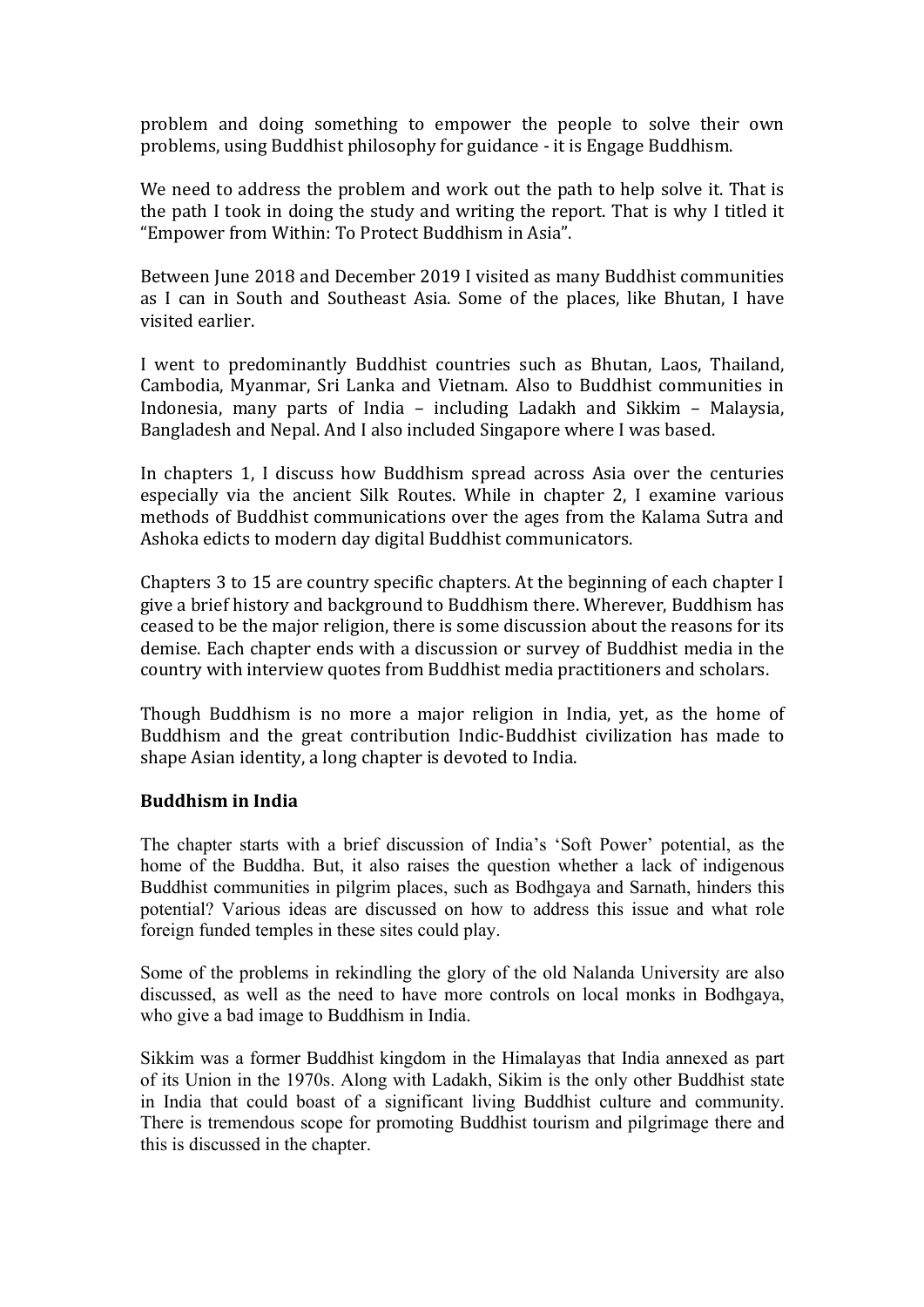Yet, talking to Buddhist leaders in Sikkim, they expressed fears of the Buddhist identity diluting there due to an influx of Nepali Hindus since the annexation. Though this would be a sensitive issue in the context of regional tensions in India today, it is important to be mindful of this and look at ways to empower the Buddhists there without creating conflict. Sikkim has the potential to offer a unique Buddhist cultural experience like in Buddhist Bhutan. Sikkimese argue that Buddhism there predates that of Tibet, and the Namgyal Institute of Tibetology in Gangtok preserves that heritage.

The Indian chapter also discuss how statehood may help Buddhism in Ladakh, and how Buddhism is being rekindled or revived in Bengal and Tamil Nadu, while Manipur's Buddhists are basically forgotten; Buddhists in Tripura are fighting for survival, while a growing Buddhist movement in Nagpur is poised to become the nerve center of Indian Buddhism. Yet, tension with Hindus because of Ambedkar Buddhists' strong hostility to the caste system is also discussed. Growing Indian Buddhist media networks are also surveyed in the chapter.

# **Buddhism In Buddha's Birthplace**

Chapter 6 looks at why Buddhism is at crossroads in Buddha's birthplace Lumbini in Nepal. Lumbini is today surrounded with Muslim villages. Ven Metteyya Sakyaputta, Vice Chairman of Lumbini Development Trust explains how developing Lumbini as a Buddhist pilgrim centre where the majority local community is Muslim, creates a complex issue.

Encouraged by the Nepali government a number of foreign Buddhist organisations have built new temples in Lumbini. The chapter discusses the challenges to create Buddhist spiritual experiences that will attract international pilgrims and tourists to come and spend a few days in Lumbini. The new Lumbini International Buddhist University is critically examined for its lack of a well-planned Buddhist education strategy.

The ancient city of Patan in Kathmandhu is home to the Newari Buddhists who have a unique monastic system including a tradition of Buddhist singing similar to Hindu Bhajans. These are examined as possible alternatives to the traditional monastic system that is under threat in many parts of Asia.

# **Buddhism in Bhutan**

The uniqueness of Bhutanese Buddhism and measures to preserve this by nurturing the order of monks is discussed in the chapter. As modernization creeps in some of the problems the monastic system is facing are examined. There is also a discussion on Bhutan's National Happiness Index as well as threats faced by Christian evangelical activity. The role of the media in protecting and nurturing Bhutanese Buddhism and culture is discussed reflecting the views of media practitioners there.

# **Threat To Sri Lanka's Rich Buddhist Heritage**

The Sri Lankan chapter traces its great Buddhist heritage and regular struggles to protect it. There is a lengthy discussion on the threats facing Buddhism in Sri Lanka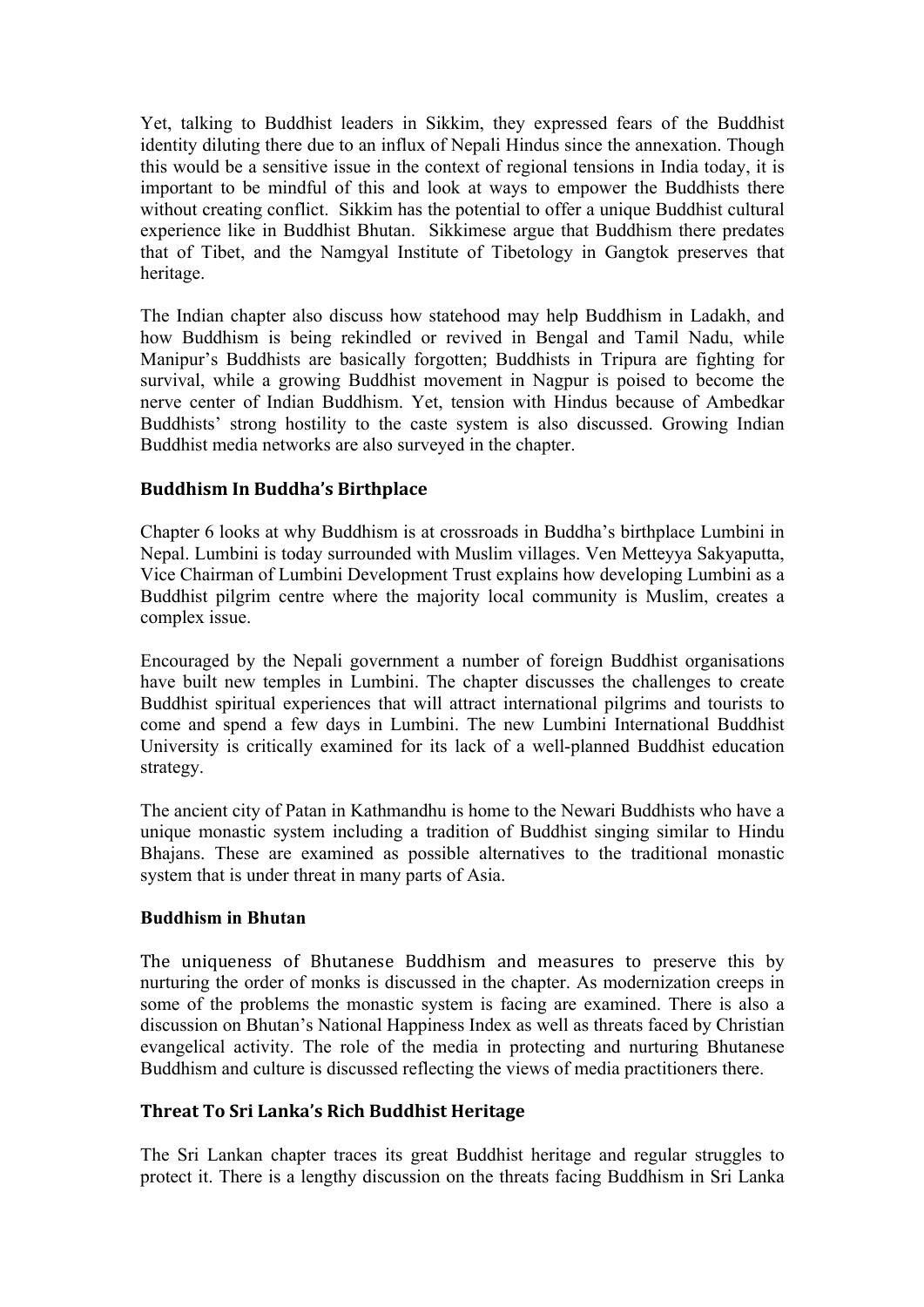from both within and from outside. The outside forces are quite formidable coming from well-funded Christian evangelical movements and Wahabi Islamist forces, that exploit the poverty of Buddhists for aggressive Proselytism. Anti-Buddhist propaganda in the foreign media against Sri Lankan Buddhists is also discussed examining how this could be countered by empowering Buddhists to communicate their concerns peacefully but forcefully.

#### **Buddhism in Southeast Asia**

Going into Southeast Asia, the Cambodian chapter discusses its great Buddhist heritage and how it was almost destroyed by the Khmer Rouge regime, but, has been remarkably revived since Khmer Rouge was overthrown in 1979. Drawing from interviews done with Cambodian media practitioners there is a discussion on, when the state religion is Buddhism, how Buddhist is the media? This raise the question about whether media practitioners are knowledgeable enough about Buddhism to reflect Buddhist values in content production?

This same issues is also addressed in the chapter on Thailand - where the media shies away from discussing Buddhist social, cultural and political issues. Buddhism's unique position in Thailand along with its relationship to the monarchy is also examined here as an issue of national identity. There is some critical examination of Bhramanistic influence in contemporary Thai Buddhism that has led to a form of popular Buddhism and philosophical(pure) Buddhism. New Buddhist movements like Wat Dhammakaya and Santi Asoke are examined as forms of new expressions of Engaged Buddhism. Various threats facing Buddhism in Thailand – some invisible are discussed and the media's inability to address it is critically examined in the chapter.

Vietnam and Laos are examined as interesting examples of how the communist ideology and Buddhism have come to a historic accommodation in Asia.

Drawn from literature surveys, and observations in Vietnam and conversations with Buddhist leaders during my visit to Vietnam, especially the Vietnam Buddhist University in HCM city, the chapter looks at how Buddhism is thriving and possibly expanding in the country, with both Theravada and Mahayana co-existing there, even though Mahayana tends to predominate.

Drawing on conversations with Laotian Buddhists and observation of Lao Buddhist festivals during the various visits to Laos, the chapter looks at how temples have been incorporated into the Lao government's development programs. The Marxist ideology and Buddhist philosophy has merged into a unique rural development theory. The work of some Buddhist development agencies in rural development work is explored in the chapter. Attempts by evangelical Christians to covert hill tribe people are examined in the chapter and there is an important discussion – for other Buddhist countries to learn from as well – about how the United States is accusing Laos government of religious persecution, when they are trying to protect its poor Buddhist communities from aggressive Christian proselytism, often funded by US Christians.

The Myanmar chapter has a comprehensive discussion about the Burmese Buddhist tradition and how it is under threat today from many forces. The Arakan civilization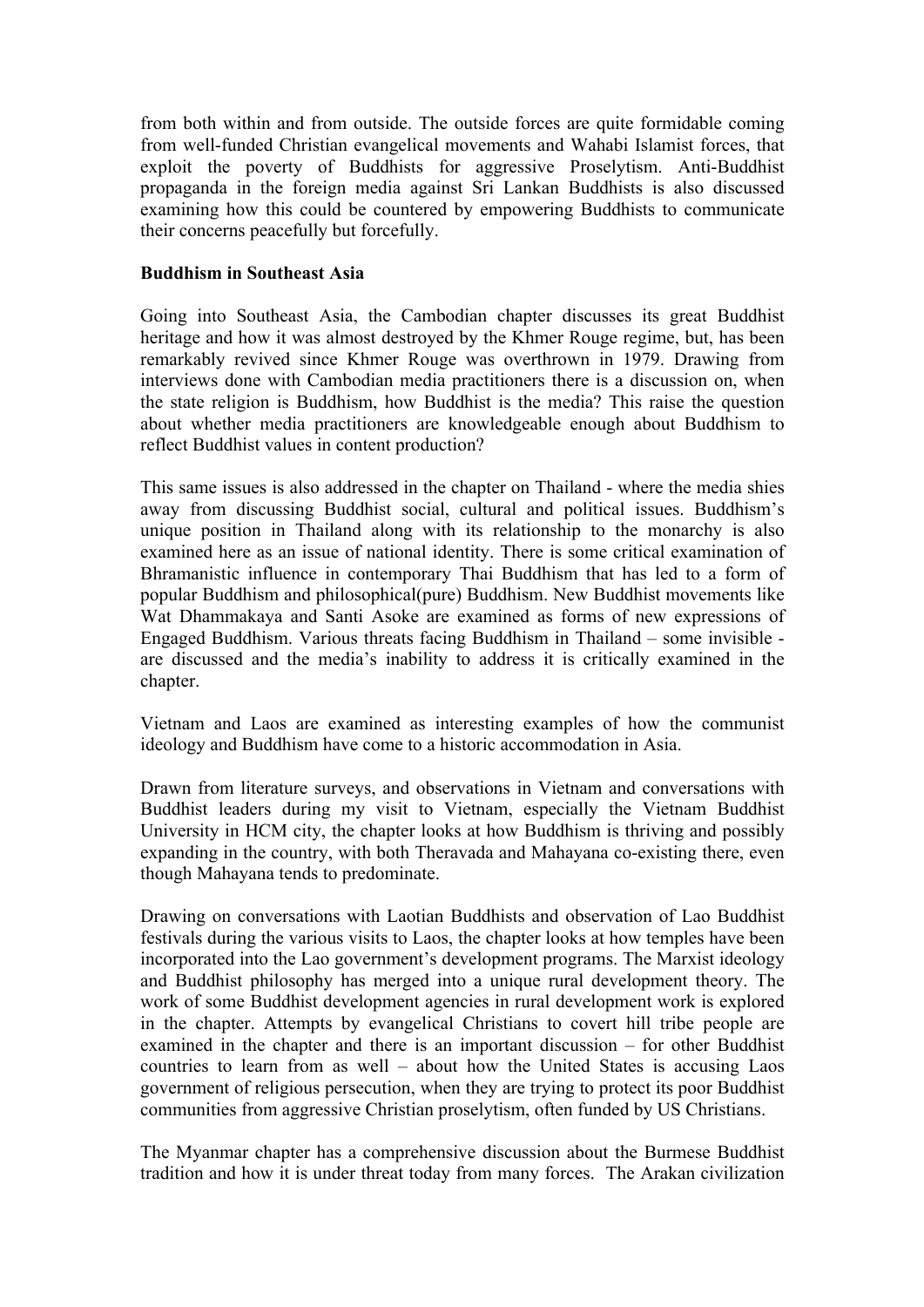and the Rhohingya issue are also discussed, while the foreign media bias against Myanmar's Buddhists are explored.

#### **Protecting and Nurturing Buddhism As A Minority Religion**

In visits to Bangladesh, Indonesia and Malaysia, I examined how Buddhists as minorities are faring, and how they communicate as a Buddhist community with the majority Muslim population.

In chapter 4, I focus on protecting a threatened Buddhist community and focus on the Buddhists around Chittagong and Cox Bazzar. I was not allowed to go the Chittagong Hill Tribes (CHT) areas because the Bangladesh military has banned foreigners going there. But I did meet some CHT Buddhists in Chittagong and discussed the empowerment needs of the community. The fears of the Buddhist community there living on the shadows of the Rohingya crisis is discussed.

The Legacy of SriWijaya Buddhist civilization and its demise is discussed in the Indonesian chapter reflecting on possible lessons that can be learned by modern Buddhist societies in Asia. Indonesian government's encouragement for Buddhists to develop Borobodur as a Buddhist pilgrim center is examined.

The Malaysian chapter explore how a fairly well-to-do minority Buddhist community is keeping Buddhism alive in Malaysia, with a focus on both spiritual and nonevangelical community outreach work that help poor Malay Muslim children in particular. There is also a lengthy discussion in this chapter on Dr Victor Wee's work in pioneering a Buddhist musical movement in Southeast Asia.

Singapore provides an interesting example, where the Buddhists are nominally a majority, yet, there is no rich Buddhist heritage there. However, three major schools of Buddhism – Mahayana, Theravada and Vajrayana – exists harmoniously here. The chapter examines how Singapore Buddhists are trying to give a modernist outlook to the practice of Buddhism, while their young in particularly are getting attracted to Evangelical Christianity, which they see as modern.

# **Common Issues**

The final chapter examines common issues facing Buddhist communities across Asia and makes some recommendations to empower Buddhists to address these.

Proselytism is a major problem for most Buddhist communities and often the governments and the Buddhist leaders are in self-denial. In many Buddhist majority countries like Myanmar, Sri Lanka, Laos and Cambodia, Buddhists constitute most of the people living under poverty. Both Christian and Muslim evangelical forces – by providing economic incentives to coerce Buddhists to convert - exploit these socioeconomic situations.

In almost every Buddhist country or community, that I visited, most of the young are not interested in Buddhism anymore. Many young people see Buddhism as old fashion and even superstitious because of the ritualistic nature of Buddhism in Asia.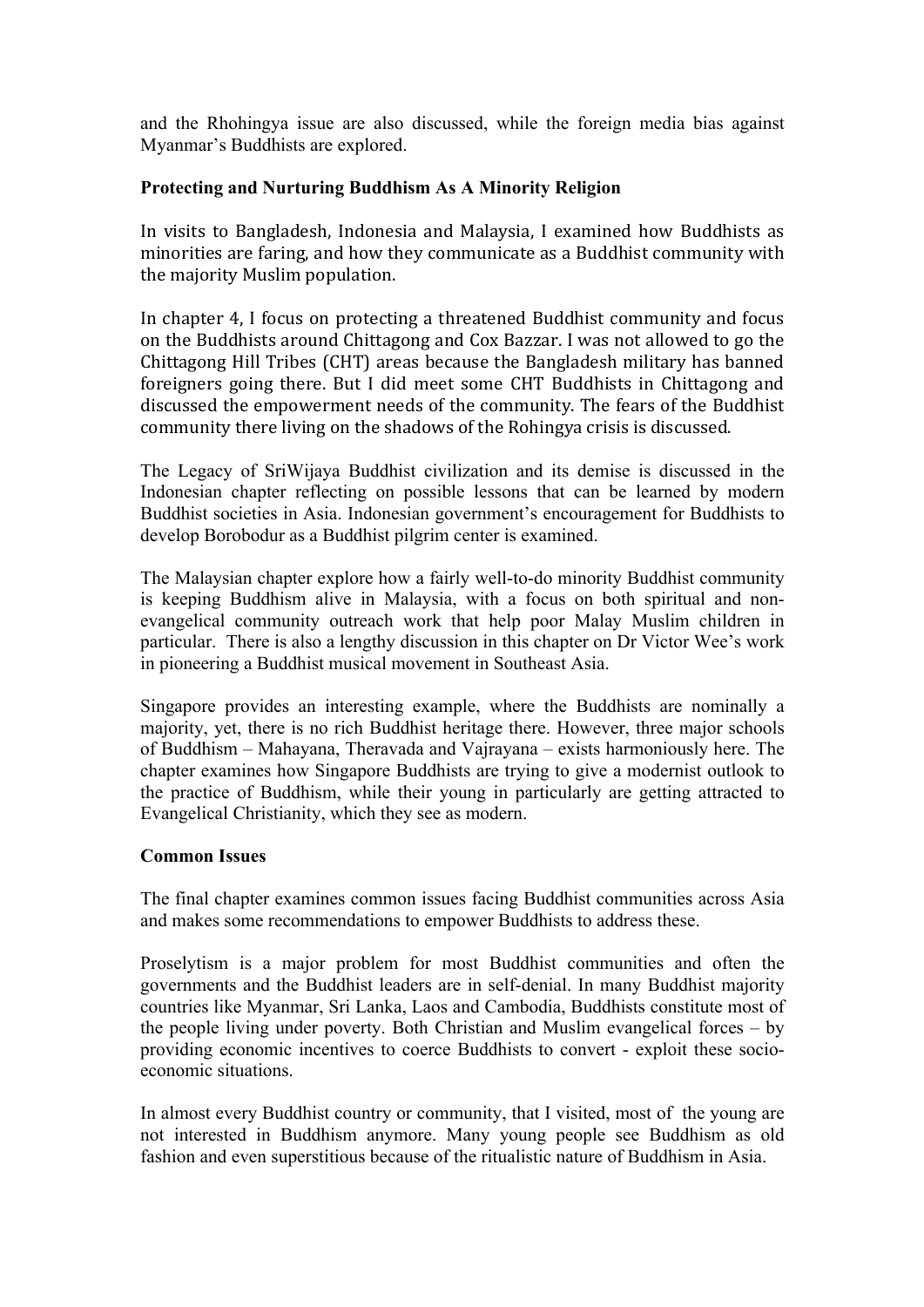The Buddhist tradition – both in Theravada and Mahayana – has been built around the monastic system. Maintaining this needs a constant supply of well-educated monks and nuns. In many countries it is now difficult to get, young boys in particular, to enter monkhood, because parents don't want to give one of their sons to the monastery anymore.

Distortion of Buddhism by Buddhist monks or temples is a serious issue in some Buddhist communities.

Media bias against Buddhists, not only in the western media and among international broadcasters like Al Jazeera, but also within Asian countries is a cause for concern.

#### **Recommendations**

Among the recommendations in the book are:

• Development of Cross-Cultural Buddhist Media

For socio-economic and cultural empowerment of Buddhist communities across Asia, developing these networks should reflect the voices of grassroots. Most Buddhist media are mainly broadcasting long sermons by a monk seated in front of a camera and chanting. Buddhist media needs to go beyond that to networking news and cultural programs. Some existing examples are given and recommends that these have to expand with proper funding.

• Nalanda Arts Festival

Cultural media is needed to mobilise Buddhist artists to collaborate across borders. After the Asian Buddhist Media Conclave of 2018, IBC set up an informal committee to look into organizing the first Nalanda Arts Festival in Nalanda. The festival is expected to be a showcase of Buddhist arts both traditional and contemporary. Buddhists foundations, countries and individuals need to allocate funding for such a venture.

• Buddhist Communication Training

Since the 2018 media conclave, a movement has gathered momentum to set up a 'Mindful Communication for Sustainable Development' training programs in Buddhist countries across Asia, to train Buddhist communicators. Buddhist educational institutions in Asia need to give this serious attention to empower development of Buddhist media in the region that could support development needs of Buddhist communities.

Reaching The Youth

It is pointed out over and over again throughout this book that young people from Buddhist families in Asia are drifting away from Buddhism. It is of paramount importance that we review the way we communicate Buddhism to them. We need to fine-tune strategies, to use the digital communication tools they use to engage them with Buddhism. Some good practices from Cambodia, Vietnam, Sri Lanka and Thailand are discussed in the country chapters.

It is hoped that this book will be a useful guide to develop communication structures and processes among and within Buddhist communities across South and Southeast